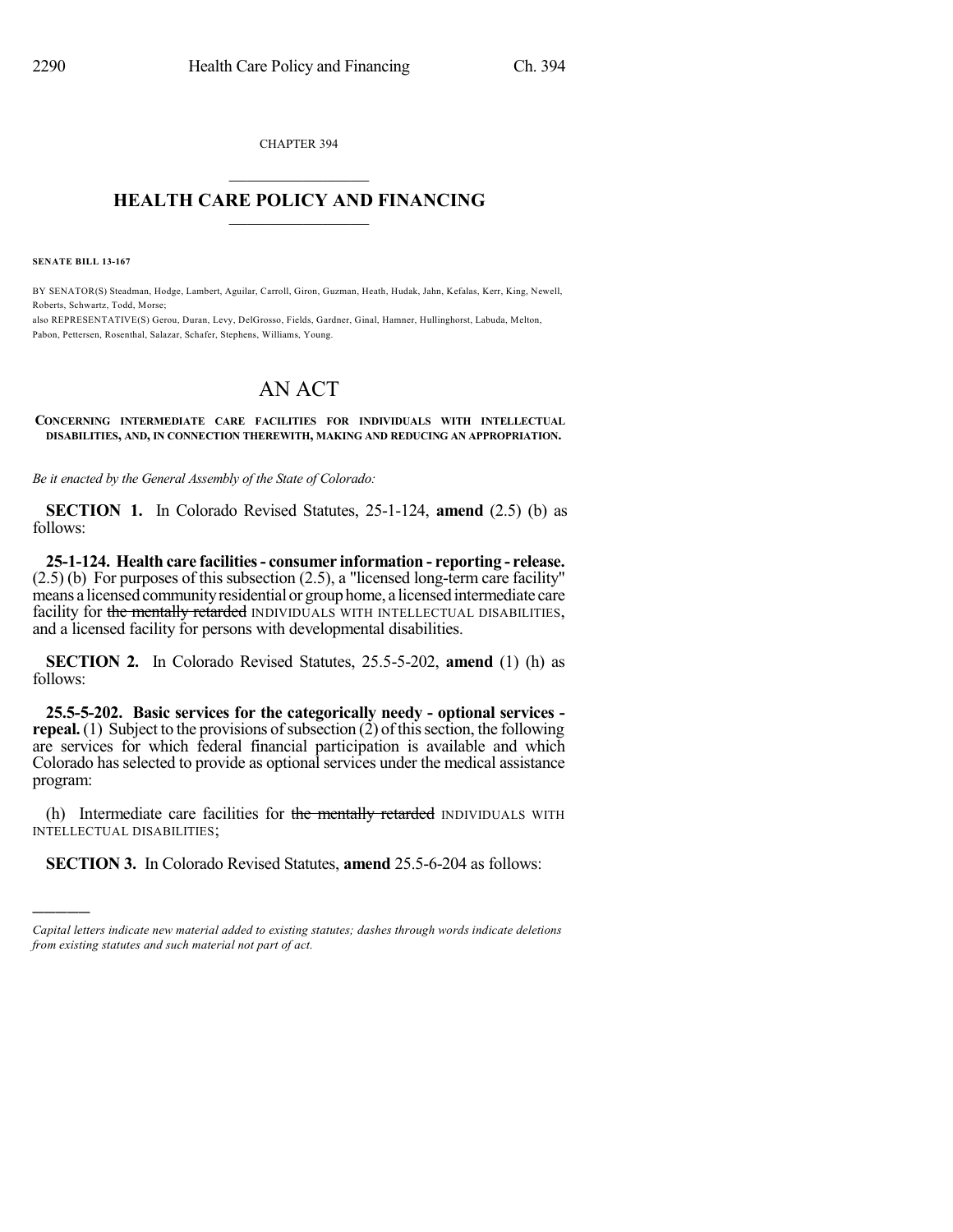**25.5-6-204. Providers - reimbursement - intermediate care facility for individualswithintellectualdisabilities- reimbursement-maximumallowable.** (1) (a) For the purpose of making payments to intermediate care facilities for the mentally retarded INDIVIDUALS WITH INTELLECTUAL DISABILITIES, the state department shall establish a price schedule to be readjusted every twelve months, that shall reimburse, subject to available appropriations, each provider, as nearly as possible, for its actual or reasonable cost of services rendered, whichever is less, its case-mix adjusted direct health care services costs as defined in section 25.5-6-201 (9), and a fair rental allowance for capital-related assets as defined in section 25.5-6-201 (7). The state board shall adopt rules, including uniform accounting or reporting procedures, in order to determine the actual or reasonable cost of services and case-mix adjusted direct health care services costs and the reimbursement therefor. The provisions of this paragraph (a) shall not apply to state-operated intermediate care facilities for the mentally retarded INDIVIDUALS WITH INTELLECTUAL DISABILITIES.

(b) State-operated intermediate care facilities for the mentally retarded INDIVIDUALS WITH INTELLECTUAL DISABILITIES shall be reimbursed based on the actual costs of administration, property, including capital-related assets, and room and board, and the actual costs of providing health care services, and such costs shall be projected by such facilities and submitted to the state department by July 1 of each year for the ensuing twelve-month period. Reimbursement to state-operated intermediate care facilities for the mentally retarded INDIVIDUALS WITH INTELLECTUAL DISABILITIES shall be adjusted retrospectively at the close of each twelve-month period. The state board shall adopt rules to be effective by June 30, 1988, implementing the provisions ofthis paragraph (b). In the implementation of such rules, the state department shall ensure, by the establishment of classes of facilities, that the reimbursement to private, nonprofit, or proprietary state-operated intermediate care facilities for the mentally retarded INDIVIDUALS WITH INTELLECTUAL DISABILITIES or THE developmentally disabled, as defined in section 27-10.5-102 (11), C.R.S., is not adversely impacted.

(c) (I) Beginning in fiscal year  $2003-04$  2013-14, and for each fiscal year thereafter, the STATE department of human services is authorized to charge both privately owned intermediate care facilities for the mentally retarded INDIVIDUALS WITH INTELLECTUAL DISABILITIES and state-operated intermediate care facilitiesfor the mentally retarded INDIVIDUALS WITH INTELLECTUAL DISABILITIES a service fee for the purposes of maintaining the quality and continuity of services provided by intermediate care facilities for the mentally retarded INDIVIDUALS WITH INTELLECTUAL DISABILITIES. The service fee charged by the STATE department of human services pursuant to this paragraph (c) shall WILL BE ASSESSED PURSUANT TO RULES ADOPTED BY THE STATE BOARD BUT MUST not exceed five percent of the TOTAL costs incurred by each ALL intermediate care facility FACILITIES for the fiscal year in which the service fee is charged. The state board of human services shall adopt rules consistent with federal law in order to implement the provisions of this paragraph (c).

(II) The moneys collected in each fiscal year pursuant to subparagraph (I) of this paragraph (c) shall be transmitted by the  $STATE$  department of human services to the state treasurer, who shall credit the same to the service fee fund, which fund is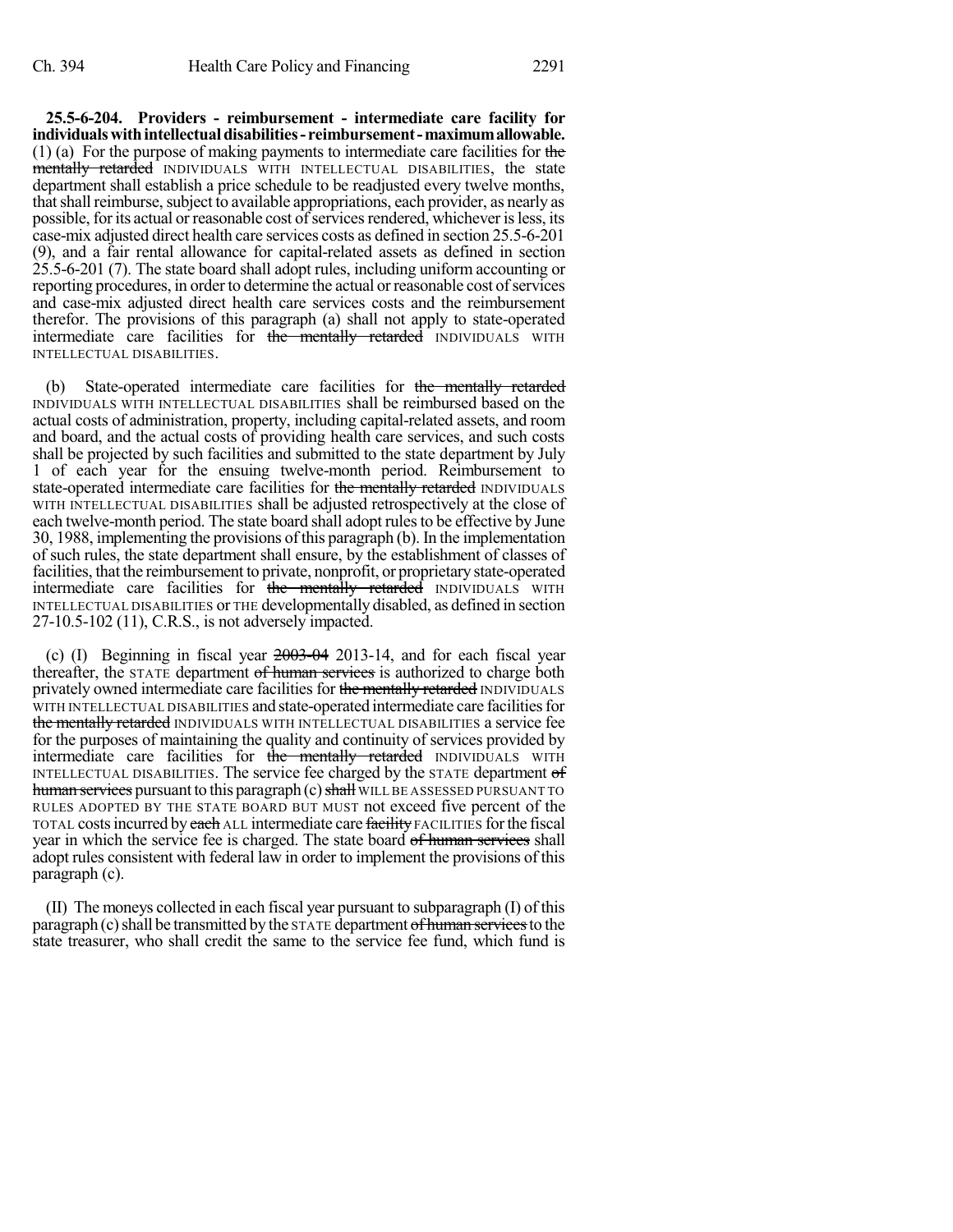hereby created and referred to in this paragraph (c) as the "fund". The moneys in the fund shall be subject to annual appropriation by the general assembly to the state department to be used toward the state match for the federal financial participation to reimburse intermediate care facilities for the mentally retarded INDIVIDUALS WITH INTELLECTUAL DISABILITIES pursuant to this section. Any unexpended and unencumbered moneys remaining in the fund at the end of any fiscal year shall remain in the fund and not be credited or transferred to the general fund or any other fund.

(2) (a) In addition to the actual or reasonable costs and the reimbursement therefor, the state department shall, subject to available appropriations, include an allowance equal to the change in the national bureau of labor statistics consumer price index from the preceding year to compensate for fluctuating costs. This amount shall be determined every twelve months when the statewide average cost is determined by adjusting for inflation. The provider's allowable cost shall be multiplied by the change in the consumer price index measured from the midpoint of the provider's cost report period to the midpoint of the provider's rate period. This allowance is applied to all costs, including case-mix adjusted direct health care services costs as defined in section 25.5-6-201 (9), lessinterest, up to the reasonable cost established and will be allowed to proprietary, nonprofit, and tax-supported homes; except that the allowance shall not be applied to the costs of state-operated intermediate facilities for the mentally retarded INDIVIDUALS WITH INTELLECTUAL DISABILITIES.

(b) (I) The state board shall adopt rules to:

(A) Determine and pay to privately owned intermediate care facilities for the mentally retarded INDIVIDUALS WITH INTELLECTUAL DISABILITIES a reasonable share of the amount by which the reasonable costs of the categories of administration, property, and roomand board, excluding food costs, exceed the actual cost in these categories only. The reasonable share shall be defined astwenty-five percent of the amount in the categories for each facility, not to exceed twelve percent of the reasonable cost.

(B) (Deleted by amendment, L. 2008, p. 1783, § 5, effective July 1, 2008.)

(II) (Deleted by amendment, L. 2008, p. 1783, § 5, effective July 1, 2008.)

(c) to (e) (Deleted by amendment, L. 2008, p. 1783, § 5, effective July 1, 2008.)

(3) to (5) (Deleted by amendment, L. 2008, p. 1783, § 5, effective July 1, 2008.)

(6) and (7) Repealed.

**SECTION 4.** In Colorado Revised Statutes, 25.5-6-206, **amend** (1), (2) (a), (3) (a), (4), (6), and (7) as follows:

**25.5-6-206. Personal needs benefits - amount - patient personal needs trust fund required - funeral and burial expenses- penalty for illegal retention and use.** (1) The state department, pursuant to its rules, shall have HAS the authority to include in medical care benefits provided under this article and articles 4 and 5 of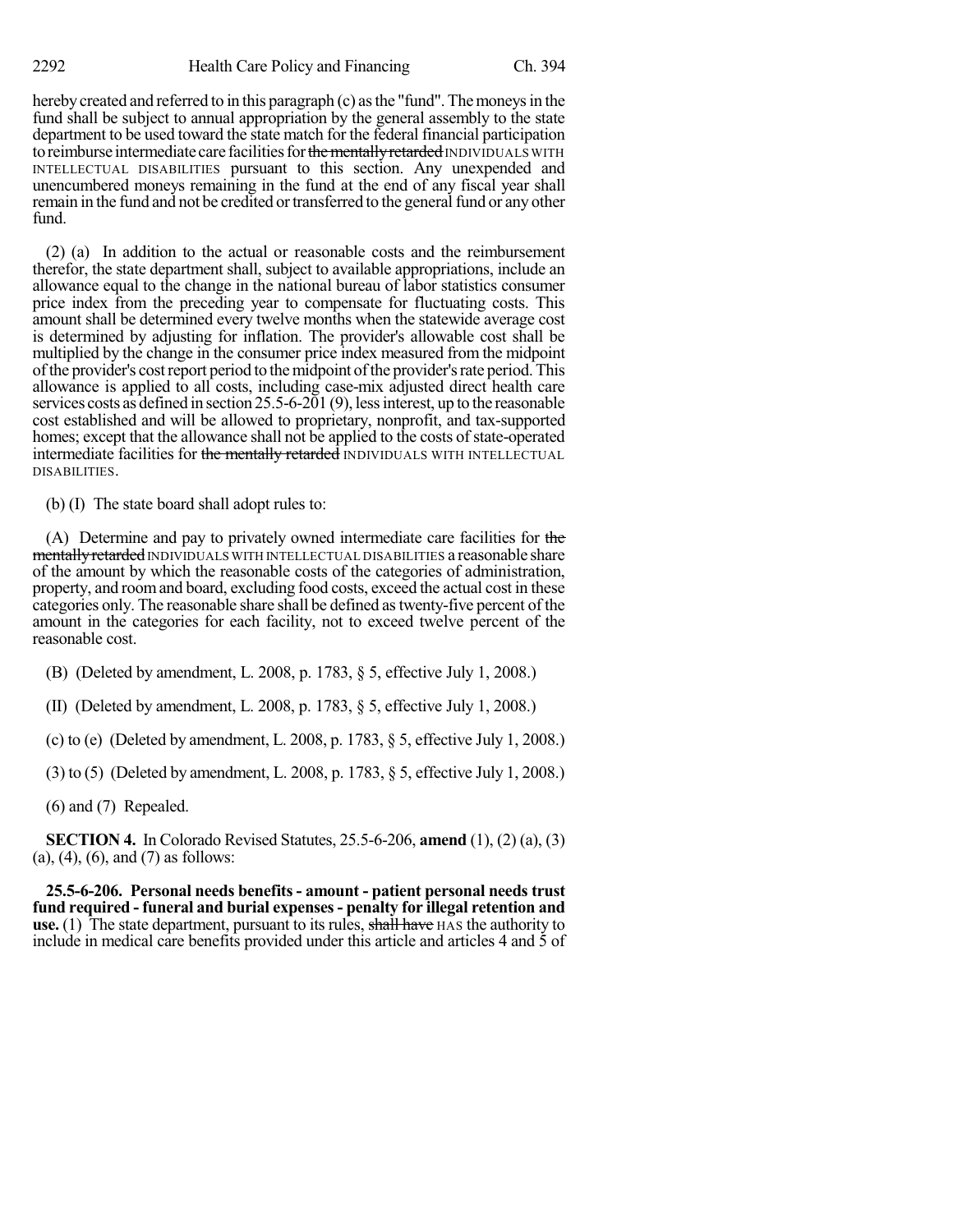this title reasonable amounts for the personal needs of any recipient receiving nursing facility services or intermediate care facilities for the mentally retarded INDIVIDUALS WITH INTELLECTUAL DISABILITIES, if the recipient is not otherwise eligible for such amounts from other categories of public assistance, but such amounts for personal needs shall not be less than the minimum amount provided for in subsection  $(2)$  of this section. Payments for funeral and burial expenses upon the death of a recipient may be provided under rules of the state department in the same manner as provided to recipients of public assistance as defined by section 26-2-103 (8), C.R.S.

(2) (a) The basic minimum amount payable pursuant to subsection (1) of this section for personal needs to any recipient admitted to a nursing facility or intermediate care facility for the mentally retarded shall be INDIVIDUALS WITH INTELLECTUAL DISABILITIES IS fifty dollars monthly.

(3) (a) All personal needs funds shall be held in trust by the nursing facility or intermediate care facility for the mentally retarded INDIVIDUALS WITH INTELLECTUAL DISABILITIES, or its designated trustee, separate and apart from any other funds of the facility. The facility shall deposit any personal needs funds of a resident in an amount of fifty or more dollars in an interest-bearing checking account or accounts or savings account or any combination thereof established to protect and separate the personal needs funds of the patients. Any interest earned on a resident's personal needs funds shall be credited to such account or accounts. In the event residents' personal needs funds are maintained in a pooled account, separate accountings shall be made for each resident's share of the pooled account. Any personal needs funds of a resident in an amount less than fifty dollars shall be maintained in a non-interest-bearing account, an interest-bearing account, or a petty cash fund.

(4) The state department shall establish rules concerning the establishment of a patient personal needs trust fund and procedures for the maintenance of a system of accounting for expenditures of each patient's personal needs funds. The facility shall use an accounting system that assures a complete and separate accounting of residents' personal needs funds based on generally accepted accounting principles and that precludes the commingling of a resident's personal needs funds with the facility's funds or the funds of any other person other than the personal needs funds of another resident. These rules shall provide that the nursing facility or intermediate care facility for the mentally retarded INDIVIDUALS WITH INTELLECTUAL DISABILITIES shall maintain complete records of all receipts and expenditures involving the patient personal needs trust fund, that all expenditures shall be approved by the patient, legal custodian, guardian, or conservator prior to an expenditure, and that each patient or such patient's legal custodian, guardian, or conservator shall be given at least a quarterly accounting of the receipts and expenditures of such funds. In addition, the rules shall require that the person who maintains the patient personal needs trust fund for the facility and who is responsible for the deposit of moneys into such trust fund shall deposit any personal needs funds received from a patient or from the state department no later than sixty days after the receipt of such moneys.

(6) Any overpayment of personal needs funds to a nursing facility or an intermediate care facility for the mentally retarded INDIVIDUALS WITH INTELLECTUAL DISABILITIES bythe state department due to the omission, error,fraud, or defalcation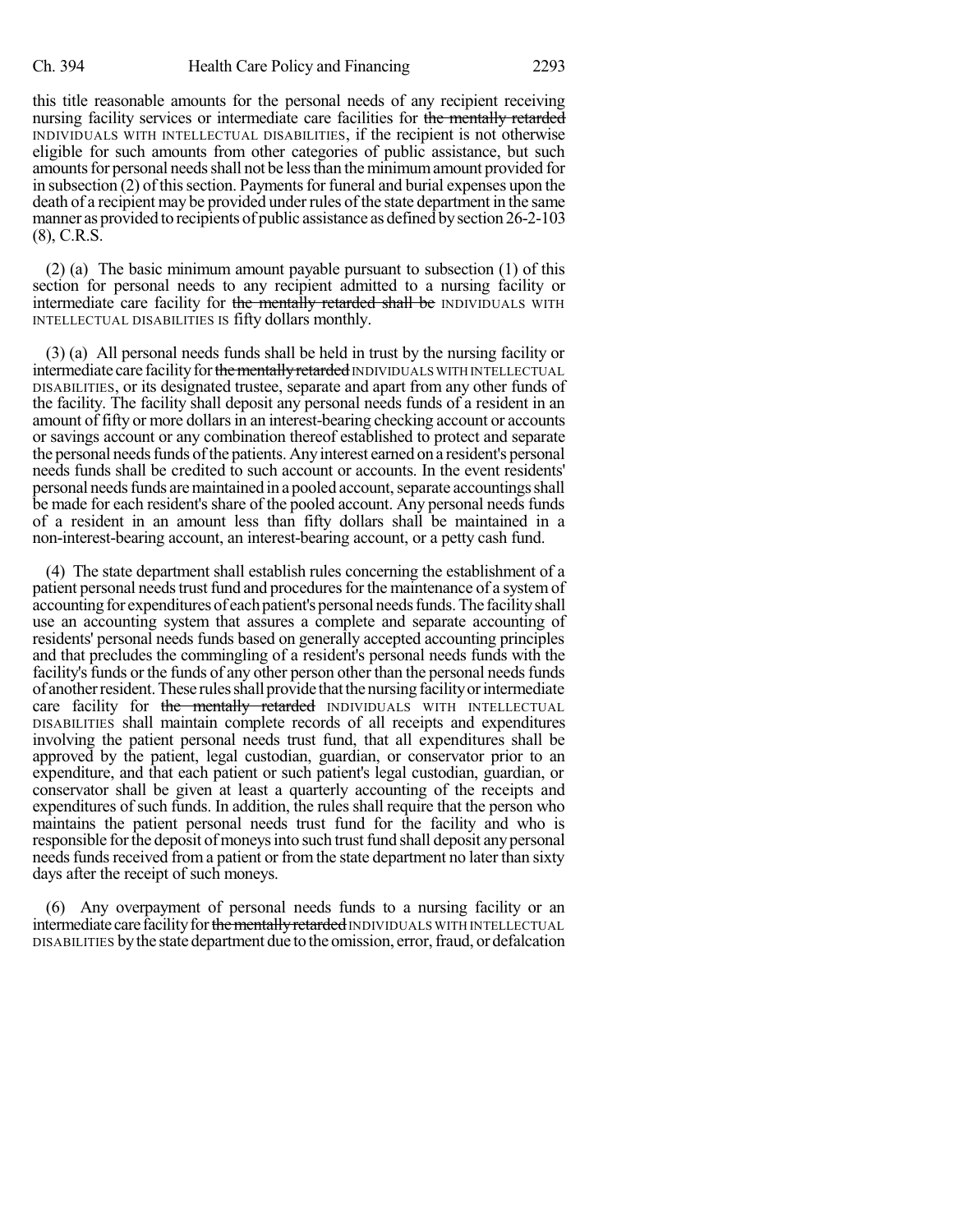of the nursing facility or intermediate care facility for the mentally retarded INDIVIDUALS WITH INTELLECTUAL DISABILITIES or anyshortage in an audited patient personal needstrust fund shall be recoverable by the state on behalf of the recipient in the same manner and following the same procedures as specified in section 25.5-4-301 (2) for an overpayment to a provider.

(7) Nothing in this section shall prevent a nursing facility or intermediate care facility for the mentally retarded INDIVIDUALS WITH INTELLECTUAL DISABILITIES patient from excluding himself or herself from participation in the patient personal needs trust fund.

**SECTION 5.** In Colorado Revised Statutes, 25.5-6-403, **amend** (2) (a) (II), (2) (a)  $(IV)$ , and  $(5)$  (a)  $(II)$  as follows:

**25.5-6-403. Definitions.** As used in this part 4, unless the context otherwise requires:

(2) (a) "Eligible person" means a person with developmental disabilities:

(II) Who is in need of the level of care available in an intermediate care facility for the mentally retarded INDIVIDUALS WITH INTELLECTUAL DISABILITIES;

(IV) For whom it is determined that provision of such services is necessary to avoid placement in an intermediate care facility for the mentally retarded INDIVIDUALS WITH INTELLECTUAL DISABILITIES.

(5) (a) "Services for persons with developmental disabilities" means those services:

(II) Necessary to prevent a person, eligible for services under subsection (2) of this section, from being subjected to placement in an intermediate care facility for the mentally retarded INDIVIDUALS WITH INTELLECTUAL DISABILITIES.

**SECTION 6.** In Colorado Revised Statutes, **amend** 25.5-6-406 as follows:

**25.5-6-406. Appropriations.**To carryout duties and obligations pursuant to this part 4 and for the administration and provision of services to eligible persons, all medicaid funds appropriated pursuant to Title XIX of the federal "Social Security Act", as amended, for the provision of care for persons with developmental disabilities and all other funds otherwise appropriated by the general assembly as additional sources of program funding shall be available for the placement of eligible individuals either in intermediate care facilities for the mentally retarded INDIVIDUALS WITH INTELLECTUAL DISABILITIES or alternatives to such placements.

**SECTION 7.** In Colorado Revised Statutes, 25.5-6-409, **amend** (1) as follows:

**25.5-6-409. Services for persons with developmental disabilities.** (1) A program to provide home- and community-based services to persons with developmental disabilities who are in need of the level of care available in an intermediate care facility for the mentally retarded INDIVIDUALS WITH INTELLECTUAL DISABILITIES is hereby established pursuant to the federal "Social Security Act", as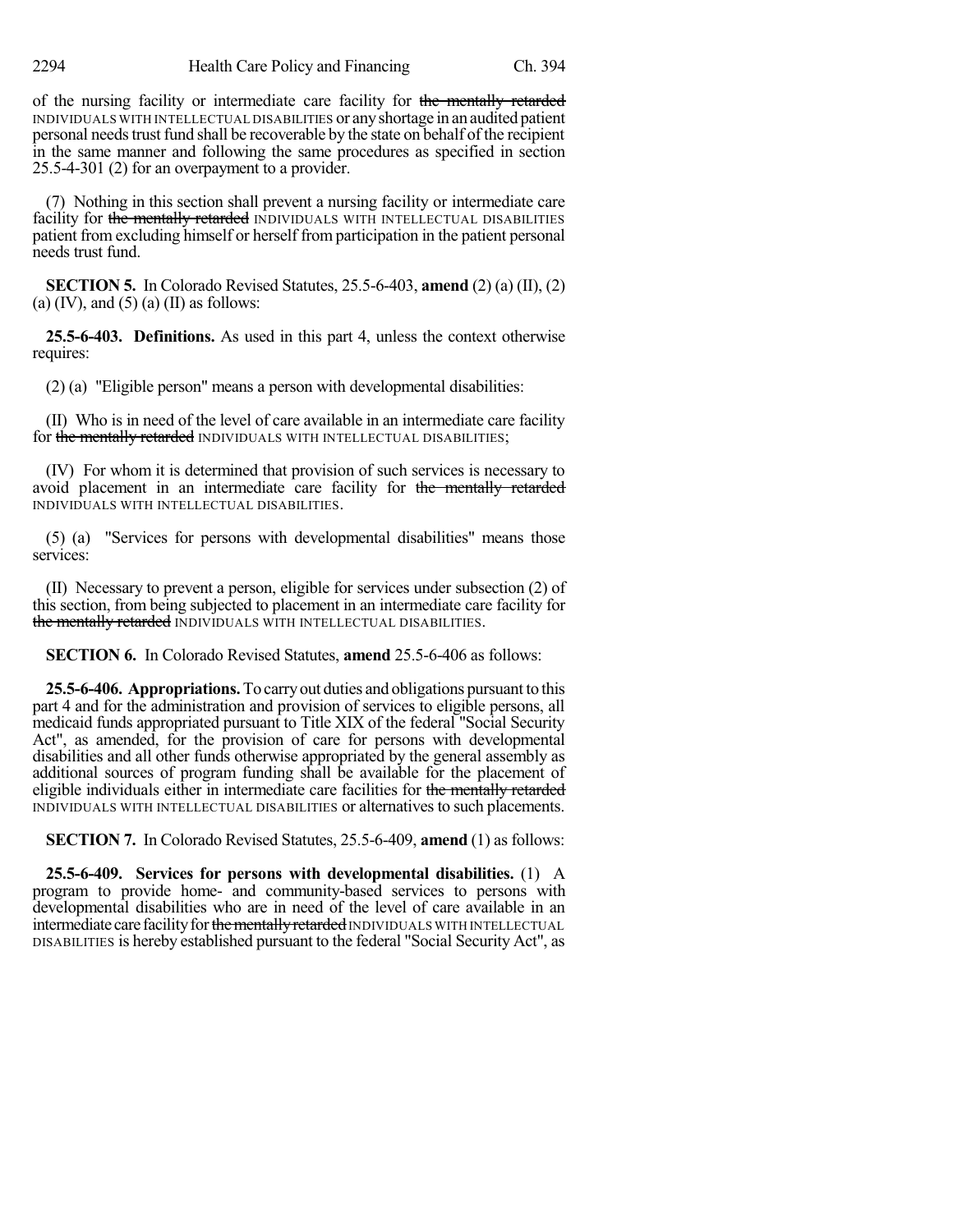amended. This program shall provide for the social, habilitative, remedial, residential, health, and other needs of persons with developmental disabilities to avoid placement in an intermediate care facility for the mentally retarded INDIVIDUALS WITH INTELLECTUAL DISABILITIES.

**SECTION 8.** In Colorado Revised Statutes, 25.5-6-802, **amend** (1) (d) as follows:

**25.5-6-802. Definitions.** As used in this part 8, unless the context otherwise requires:

(1) "Eligible child" means a child who:

(d) Is at risk of institutionalization in either an intermediate care facility for the mentally retarded INDIVIDUALS WITH INTELLECTUAL DISABILITIES, a hospital, or a nursing facility; and

**SECTION 9. Appropriation to the department of health care policy and financing** for the fiscal year beginning July 1, 2012. In Session Laws of Colorado 2012, section 2 of chapter 305 (HB 12-1335), amend Part V  $(2)$ ,  $(6)$   $(G)$ , and the affected totals as follows: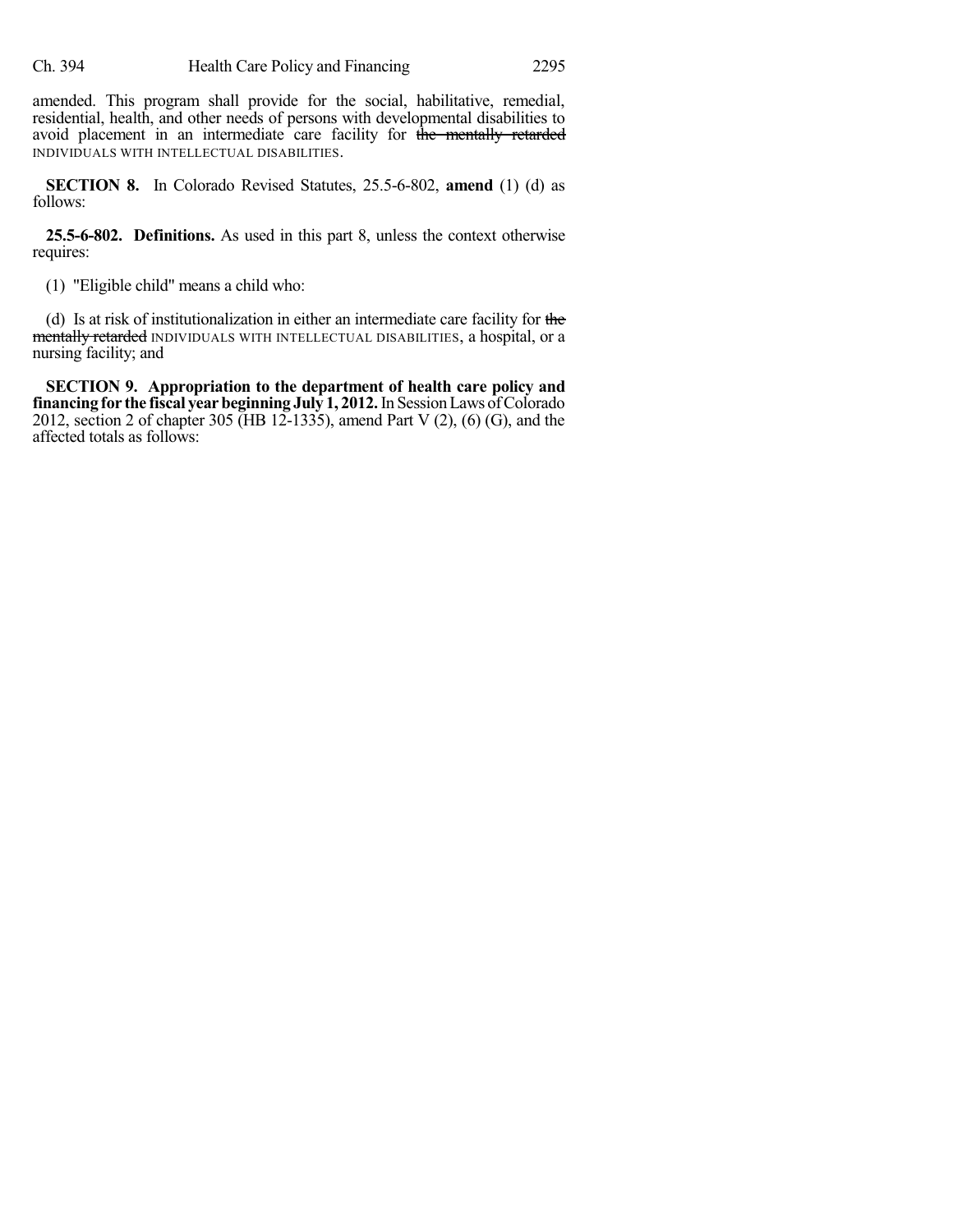|                                             |                                      |               |                               |                                                | <b>APPROPRIATION FROM</b>                             |                                       |                                |
|---------------------------------------------|--------------------------------------|---------------|-------------------------------|------------------------------------------------|-------------------------------------------------------|---------------------------------------|--------------------------------|
|                                             | <b>ITEM &amp;</b><br><b>SUBTOTAL</b> | <b>TOTAL</b>  | <b>GENERAL</b><br><b>FUND</b> | <b>GENERAL</b><br><b>FUND</b><br><b>EXEMPT</b> | <b>CASH</b><br><b>FUNDS</b>                           | <b>REAPPROPRIATED</b><br><b>FUNDS</b> | <b>FEDERAL</b><br><b>FUNDS</b> |
| \$                                          |                                      | S             | ъ                             | S                                              | S                                                     | \$<br>Э                               |                                |
|                                             |                                      |               |                               | <b>PART V</b>                                  | <b>DEPARTMENT OF HEALTH CARE POLICY AND FINANCING</b> |                                       |                                |
| (2) MEDICAL SERVICES PREMIUMS <sup>10</sup> |                                      |               |                               |                                                |                                                       |                                       |                                |
| Medical and Long-Term                       |                                      |               |                               |                                                |                                                       |                                       |                                |
| Care Services for                           |                                      |               |                               |                                                |                                                       |                                       |                                |
| Medicaid Eligible                           |                                      |               |                               |                                                |                                                       |                                       |                                |
| Individuals                                 |                                      | 3.994.685.293 | 1,055,118,623(M)              | 312,202,624 <sup>a</sup>                       | $651.202.864^{\circ}$                                 | $3,215,340^{\circ}$                   | 0.72045042<br>1.772.745.642    |

3,995,143,199 1,054,941,259(M) 651,609,182<sup>b</sup> 1,973,174,794

 $651,609,182^b$ 

<sup>a</sup> This amount shall be from the General Fund Exempt Account created in Section 24-77-103.6 (2), C.R.S.

<sup>b</sup> Of this amount, \$482,144,867 shall be from the Hospital Provider Fee Cash Fund created in Section 25.5-4-402.3 (4), C.R.S., \$67,872,147 shall be from the Health Care Expansion Fund created in Section 24-22-117 (2) (a) (I), C.R.S., \$43,381,505 shall be from the Medicaid Nursing Facility Cash Fund created in Section 25.5-6-203 (2) (a), C.R.S., \$35,205,601 shall be from recoveries and recoupments, \$12,436,615 represents public funds certified as expenditures incurred by public hospitals and agencies that are eligible for federal financial participation under the Medicaid program, \$4,531,955 shall be from the Medicaid Buy-In Cash Fund created in Section 25.5-6-1404 (3) (b), C.R.S., \$2,230,500 shall be from the Tobacco Tax Fund created in section 24-22-117 (1) (a), C.R.S. and meets the requirement to appropriate a portion of the revenues collected from the imposition of additional state cigarette and tobacco taxes to the Old Age Pension program for health related purposes pursuant to Section 21 of Article X of the State Constitution, \$1,484,910 shall be from the Breast and Cervical Cancer Prevention and Treatment Fund created in Section 25.5-5-308 (8) (a) (I), C.R.S., \$878,625 shall be from the Colorado Autism Treatment Fund created in Section 25.5-6-805 (1), C.R.S., \$686,735 shall be from the Tobacco Education Programs Fund created in Section 24-22-117 (2) (c) (I), C.R.S., \$406,318 SHALL BE FROM THE SERVICE FEE FUND CREATED IN SECTION 25.5-6-204 (1) (c) (II), C.R.S., \$268,200 shall be from the Coordinated Care for People with Disabilities Fund created in Section 25.5-6-111 (4), C.R.S., \$40,869 shall be from local funds, and \$40,335 shall be from the Home Health Telemedicine Cash Fund created in Section 25.5-5-321 (2) (c), C.R.S.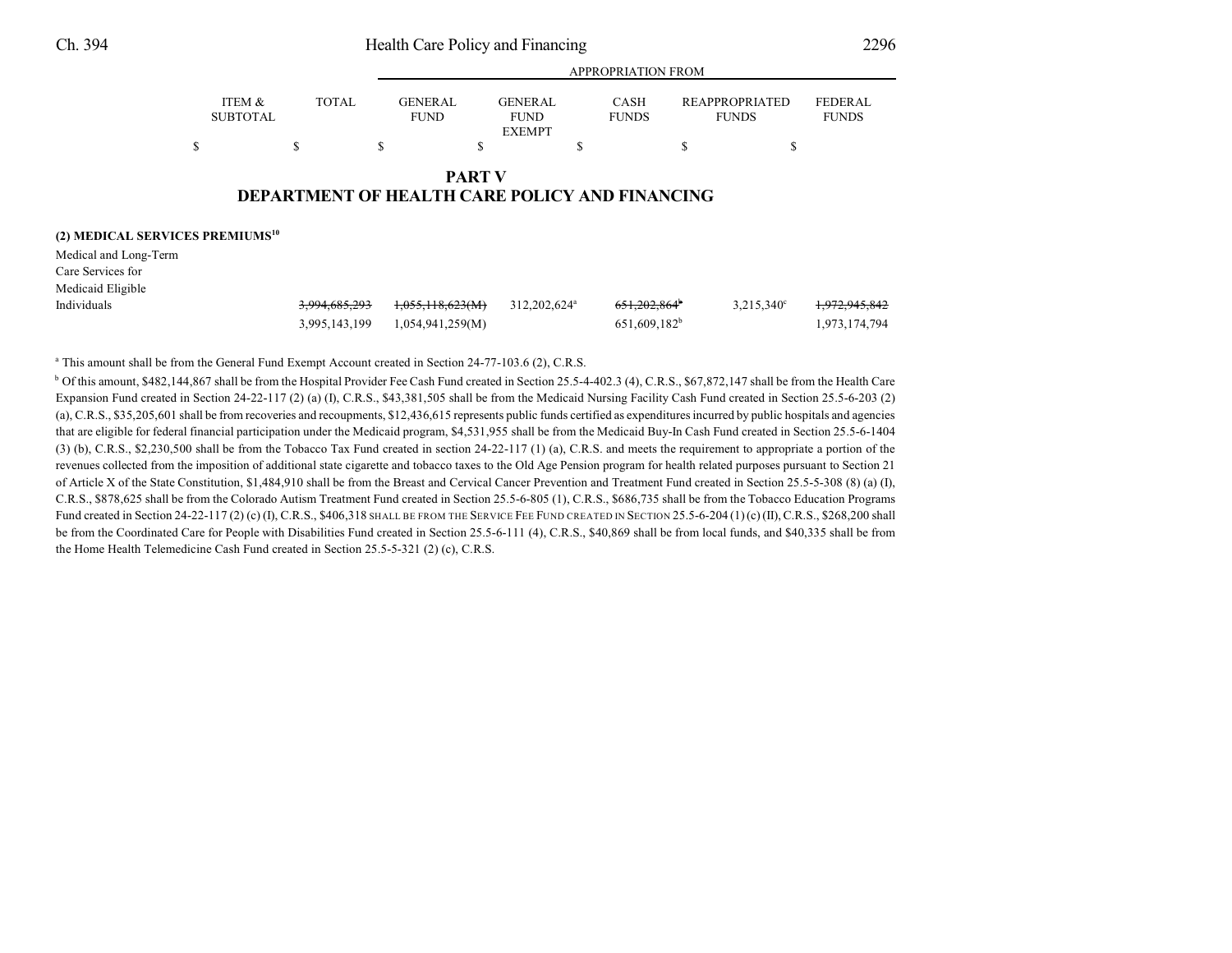$\degree$  Of this amount, \$2,000,000 shall be transferred from the Department of Public Health and Environment pursuant to Section 24-22-117 (2) (d) (IV.5), C.R.S. and \$1,215,340 shall be transferred from the Department of Public Health and Environment pursuant to Section 24-22-117 (2) (d) (II) (D), C.R.S.

#### **(6) DEPARTMENT OF HUMAN SERVICES MEDICAID-FUNDED PROGRAMS**

| <b>Funding</b>          | (G) Services for People with Disabilities - Medicaid |                |                |                          |             |
|-------------------------|------------------------------------------------------|----------------|----------------|--------------------------|-------------|
| Community Services for  |                                                      |                |                |                          |             |
| People with             |                                                      |                |                |                          |             |
| Developmental           |                                                      |                |                |                          |             |
| Disabilities.           |                                                      |                |                |                          |             |
| Administration          | 2,897,037                                            | 1,448,519(M)   |                |                          | 1,448,518   |
| Community Services for  |                                                      |                |                |                          |             |
| People with             |                                                      |                |                |                          |             |
| Developmental           |                                                      |                |                |                          |             |
| Disabilities, Program   |                                                      |                |                |                          |             |
| Costs                   | 340,502,802                                          | 170,251,400(M) | 1 <sup>a</sup> |                          | 170,251,401 |
| Regional Centers        | 47,801,815                                           | 22,033,253(M)  |                | $1,867,655$ <sup>b</sup> | 23,900,907  |
|                         | 49,668,246                                           | 21,048,361(M)  | 3,785,854°     |                          | 24,834,211  |
| Regional Center         |                                                      |                |                |                          |             |
| Depreciation and Annual |                                                      |                |                |                          |             |
| Adjustments             | 1,187,825                                            | 593,913(M)     |                |                          | 593,912     |
|                         | 392,389,479                                          |                |                |                          |             |
|                         | 394,256,090                                          |                |                |                          |             |

 $\degree$  This amount shall be from the Health Care Expansion Fund created in Section 24-22-117 (2) (a) (I), C.R.S.

<sup>b</sup> This amount shall be from the Service Fee Fund created in Section 25.5-6-204 (1) (c) (II), C.R.S., and shall be from the Provider Fee line item for Regional Centers for People with Developmental Disabilities in the Department of Human Services.

THIS AMOUNT SHALL BE FROM THE SERVICE FEE FUND CREATED IN SECTION 25.5-6-204 (1) (c) (II), C.R.S. <sup>c</sup>

Ch. 394 Health Care Policy and Financing 2297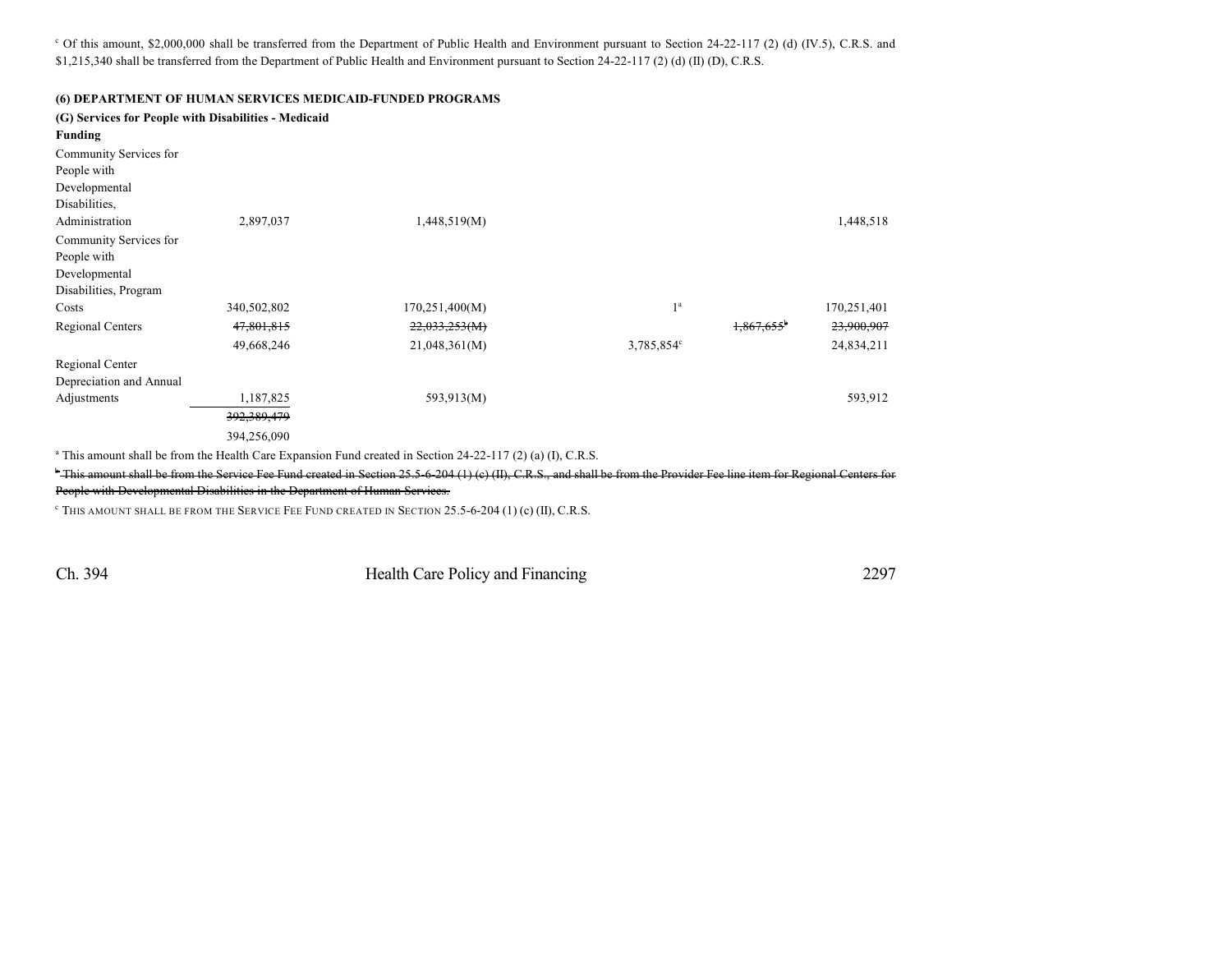|                      |                           |                            | APPROPRIATION FROM            |    |                                                |    |                            |    |                                       |                                |
|----------------------|---------------------------|----------------------------|-------------------------------|----|------------------------------------------------|----|----------------------------|----|---------------------------------------|--------------------------------|
|                      | ITEM &<br><b>SUBTOTAL</b> | <b>TOTAL</b>               | <b>GENERAL</b><br><b>FUND</b> |    | <b>GENERAL</b><br><b>FUND</b><br><b>EXEMPT</b> |    | CASH<br><b>FUNDS</b>       |    | <b>REAPPROPRIATED</b><br><b>FUNDS</b> | <b>FEDERAL</b><br><b>FUNDS</b> |
|                      | \$                        | \$                         | \$                            | \$ |                                                | \$ |                            | \$ | \$                                    |                                |
|                      |                           | 447,007,956<br>448,874,567 |                               |    |                                                |    |                            |    |                                       |                                |
| <b>TOTALS PART V</b> |                           |                            |                               |    |                                                |    |                            |    |                                       |                                |
| <b>(HEALTH CARE</b>  |                           |                            |                               |    |                                                |    |                            |    |                                       |                                |
| POLICY AND           |                           |                            |                               |    |                                                |    |                            |    |                                       |                                |
| <b>FINANCING</b> )   |                           | \$5,561,097,516            | \$1,545,412,545               |    | \$312,644,224 <sup>a</sup>                     |    | \$925,385,218 <sup>b</sup> |    | \$7,172,593                           | $$2,770,482,936$ <sup>e</sup>  |
|                      |                           | \$5,563,422,033            | \$1,544,250,289               |    |                                                |    | \$929,577,390 <sup>b</sup> |    | \$5,304,938                           | $$2,771,645,192^{\circ}$       |

APPROPRIATION FROM

<sup>a</sup> Of this amount, \$312,202,624 shall be from the General Fund Exempt Account created in Section 24-77-103.6 (2), C.R.S., and \$441,600 shall be General Fund Exempt pursuant to Section 24-22-117 (1) (c) (I) (B), C.R.S. Further, said \$441,600 is also not subject to the statutory limitation on General Fund appropriations imposed by Section 24-75-201.1, C.R.S.

 $b$  Of this amount \$10,000,000 contains an (I) notation.

 $c$  Of this amount \$226,395,675 contains an (I) notation.

SECTION 10. Appropriation to the department of human services for the fiscal year beginning July 1, 2012. In Session Laws of Colorado 2012, section 2 of chapter 305 (HB 12-1335), **amend** Part VII (9) (B) (1) and the affected totals as follows:

### **PART VII DEPARTMENT OF HUMAN SERVICES**

**(9) SERVICES FOR PEOPLE WITH DISABILITIES**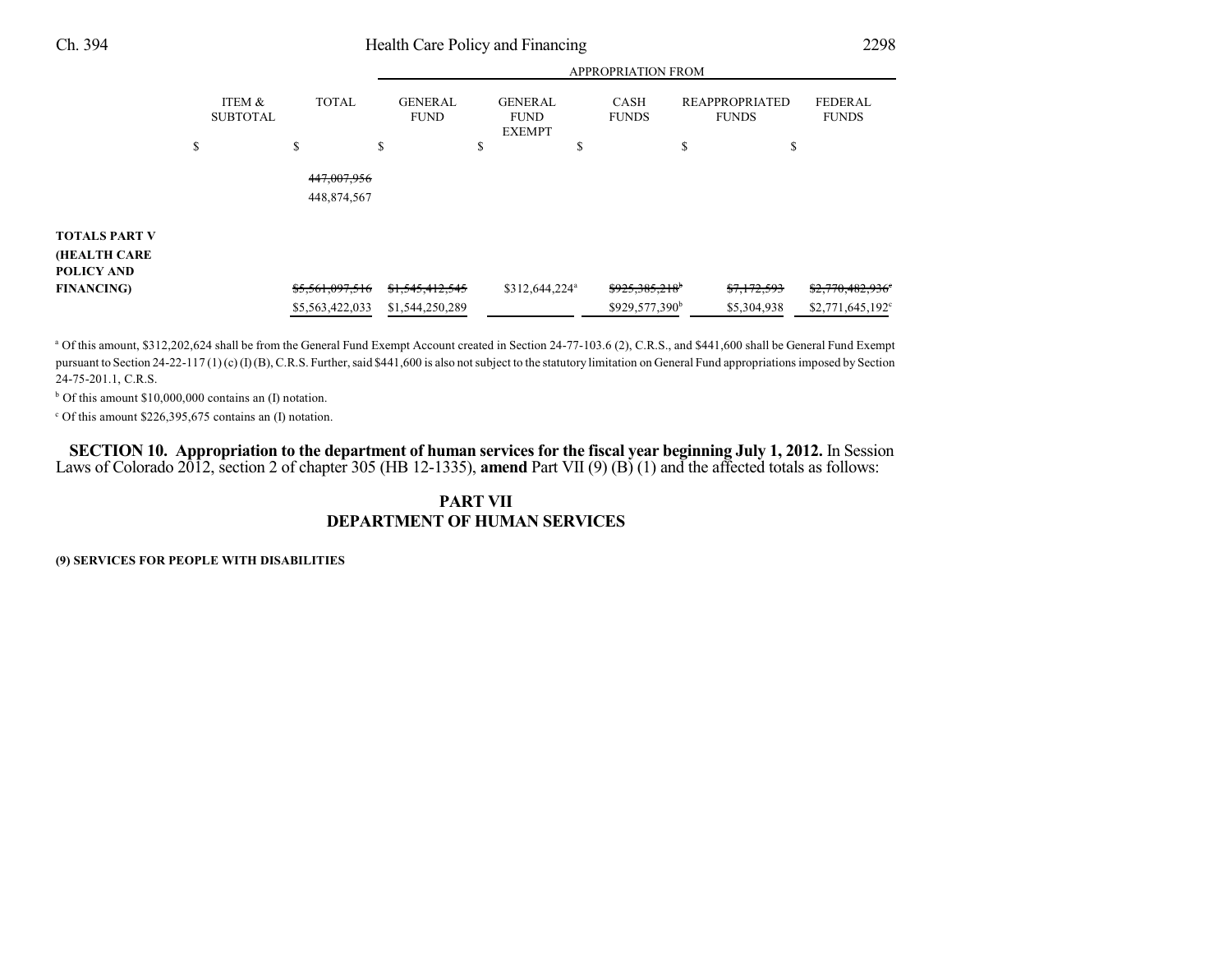#### **(B) Regional Centers for People with Developmental Disabilities**

| (1) Medicaid-funded       |               |
|---------------------------|---------------|
| Services                  |               |
| Personal Services         | 45,176,199    |
|                           | $(887.1$ FTE) |
| <b>Operating Expenses</b> | 2,565,228     |
| Capital Outlay - Patient  |               |
| Needs                     | 72,126        |
| Leased Space              | 42,820        |
| Resident Incentive        |               |
| Allowance                 | 138,176       |
| Provider Fee              | 1,867,655     |
|                           | 3,734,266     |
|                           | 49,862,204    |
|                           | 51,728,815    |
|                           |               |

<sup>a</sup> This amount shall be from client cash revenues.

<sup>b</sup> This amount shall be from Medicaid funds transferred from the Regional Centers line item in the Department of Health Care Policy and Financing.

|                        | 563,464,024     |               |                            |                            |               |
|------------------------|-----------------|---------------|----------------------------|----------------------------|---------------|
|                        | 565,330,635     |               |                            |                            |               |
| <b>TOTALS PART VII</b> |                 |               |                            |                            |               |
|                        |                 |               |                            |                            |               |
| (HUMAN SERVICES)       | \$2,048,892,375 | \$637,576,480 | \$330,720,504 <sup>a</sup> | <del>\$465,712,069</del>   | \$614,883,322 |
|                        | \$2,050,758,986 |               |                            | \$467,578,680 <sup>b</sup> |               |
|                        |                 |               |                            |                            |               |

<sup>a</sup> Of this amount, \$117,556,986 contains an (L) notation and \$217,894,509 contains an (I) notation.

Ch. 394 Health Care Policy and Financing 2299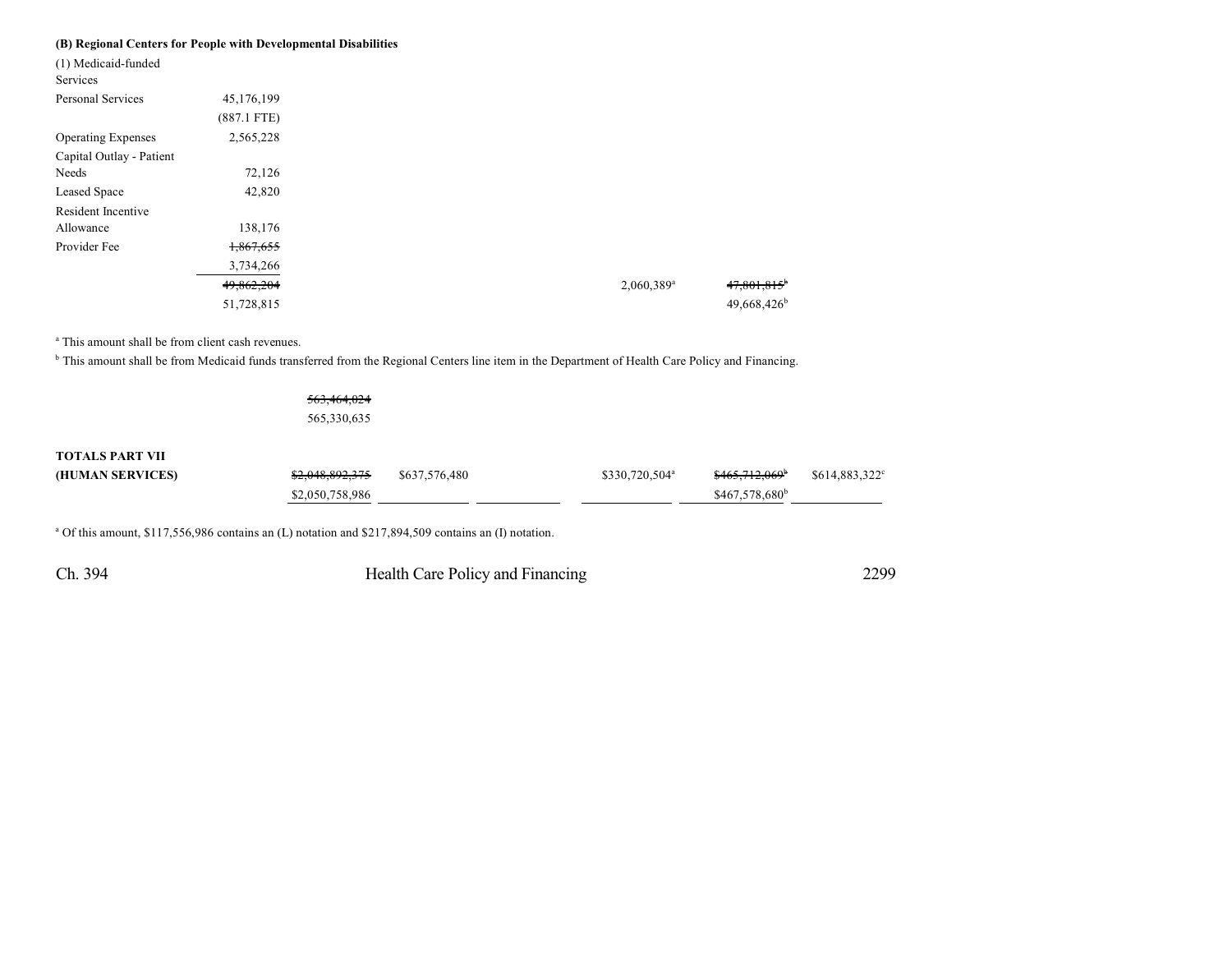| ITEM &          | <b>TOTAL</b> | <b>GENER AL</b> | GENERAL       | CASH         | <b>REAPPROPRIATED</b> | <b>FEDERAL</b> |
|-----------------|--------------|-----------------|---------------|--------------|-----------------------|----------------|
| <b>SUBTOTAL</b> |              | <b>FUND</b>     | <b>FUND</b>   | <b>FUNDS</b> | <b>FUNDS</b>          | <b>FUNDS</b>   |
|                 |              |                 | <b>EXEMPT</b> |              |                       |                |
|                 |              |                 |               |              |                       |                |

APPROPRIATION FROM

 $b$  Of this amount, \$1,330,200 contains an (I) notation.

 $c$  Of this amount, \$273,375,213 contains an (I) notation.

SECTION 11. Appropriation to the department of health care policy and financing for the fiscal year beginning July 1, **2012.** In Session Laws of Colorado 2012, section 2 of chapter 305, (HB 12-1335), **amend** Part V (2), (6) (G), and the affected totals as amended by section 1 of Senate Bill 13-089 as follows:

Section 2. **Appropriation.**

### **PART V DEPARTMENT OF HEALTH CARE POLICY AND FINANCING**

#### **(2) MEDICAL SERVICES PREMIUMS<sup>10</sup>**

Medical and Long-Term Care Services for Medicaid Eligible

| Individuals | 3,994,977,700 1,055,264,827(M) | 312,202,624 <sup>a</sup> | 651,202,864 <sup>b</sup> | $3,215,340^{\circ}$ | <del>1.973.092.045</del> |
|-------------|--------------------------------|--------------------------|--------------------------|---------------------|--------------------------|
|             | 3,995,435,606 1,055,087,463(M) |                          | 651,609,182 <sup>b</sup> |                     | 1,973,320,997            |

<sup>a</sup> This amount shall be from the General Fund Exempt Account created in Section 24-77-103.6 (2), C.R.S.

<sup>b</sup> Of this amount, \$482,144,867 shall be from the Hospital Provider Fee Cash Fund created in Section 25.5-4-402.3 (4), C.R.S., \$67,872,147 shall be from the Health Care Expansion Fund created in Section 24-22-117 (2) (a) (I), C.R.S., \$43,381,505 shall be from the Medicaid Nursing Facility Cash Fund created in Section 25.5-6-203 (2) (a), C.R.S., \$35,205,601 shall be from recoveries and recoupments, \$12,436,615 represents public funds certified as expenditures incurred by public hospitals and agencies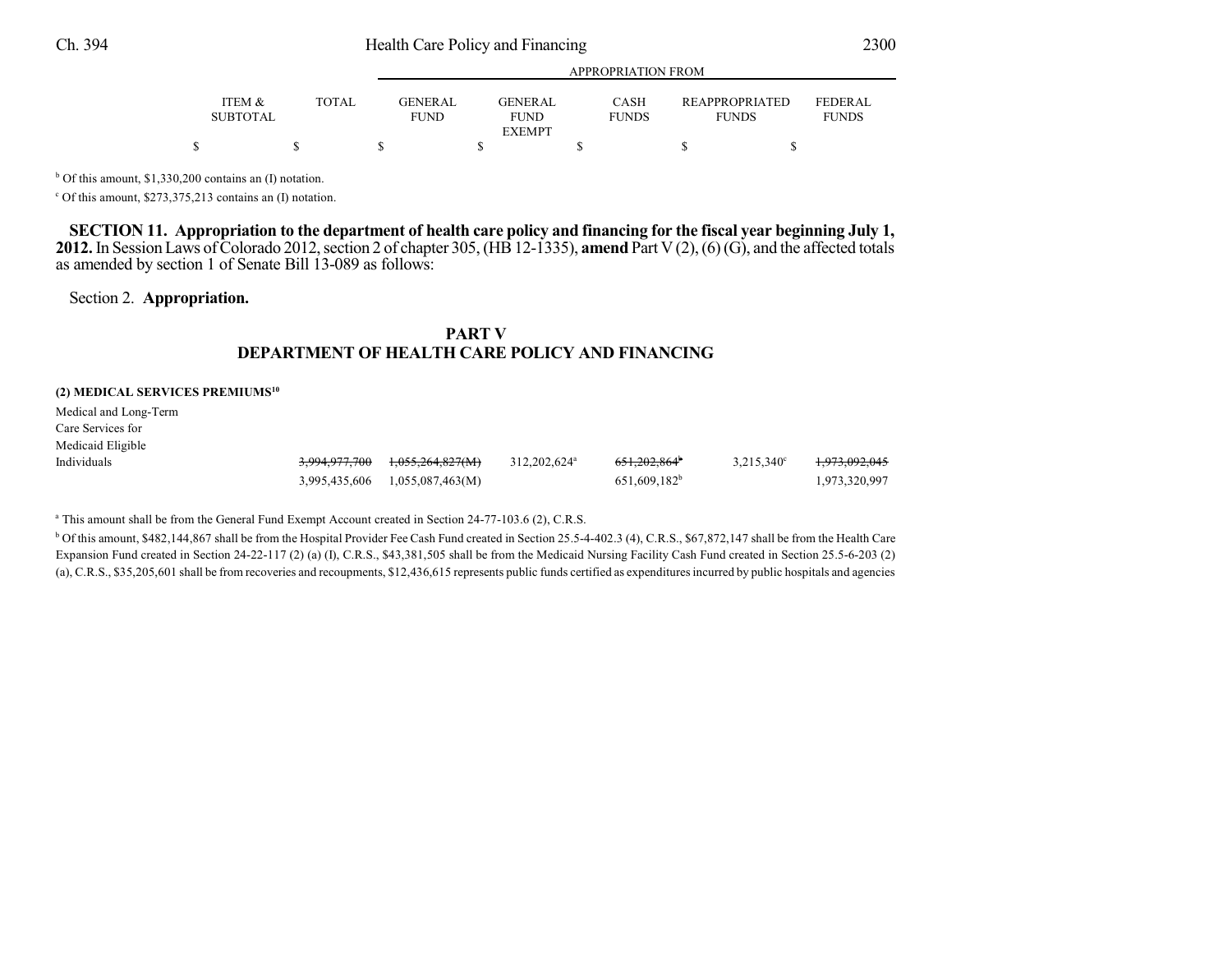that are eligible for federal financial participation under the Medicaid program, \$4,531,955 shall be from the Medicaid Buy-In Cash Fund created in Section 25.5-6-1404 (3) (b), C.R.S., \$2,230,500 shall be from the Tobacco Tax Fund created in section 24-22-117 (1) (a), C.R.S. and meets the requirement to appropriate a portion of the revenues collected from the imposition of additional state cigarette and tobacco taxes to the Old Age Pension program for health related purposes pursuant to Section 21 of Article X of the State Constitution, \$1,484,910 shall be from the Breast and Cervical Cancer Prevention and Treatment Fund created in Section 25.5-5-308 (8) (a) (I), C.R.S., \$878,625 shall be from the Colorado Autism Treatment Fund created in Section 25.5-6-805 (1), C.R.S., \$686,735 shall be from the Tobacco Education Programs Fund created in Section 24-22-117 (2) (c) (I), C.R.S., \$406,318 SHALL BE FROM THE SERVICE FEE FUND CREATED IN SECTION 25.5-6-204 (1) (c) (II), C.R.S., \$268,200 shall be from the Coordinated Care for People with Disabilities Fund created in Section 25.5-6-111 (4), C.R.S., \$40,869 shall be from local funds, and \$40,335 shall be from the Home Health Telemedicine Cash Fund created in Section 25.5-5-321 (2) (c), C.R.S.

<sup>c</sup> Of this amount, \$2,000,000 shall be transferred from the Department of Public Health and Environment pursuant to Section 24-22-117 (2) (d) (IV.5), C.R.S. and \$1,215,340 shall be transferred from the Department of Public Health and Environment pursuant to Section 24-22-117 (2) (d) (II) (D), C.R.S.

#### **(6) DEPARTMENT OF HUMAN SERVICES MEDICAID-FUNDED PROGRAMS**

| (G) Services for People with Disabilities - Medicaid |             |                                  |                |                          |             |
|------------------------------------------------------|-------------|----------------------------------|----------------|--------------------------|-------------|
| Funding                                              |             |                                  |                |                          |             |
| Community Services for                               |             |                                  |                |                          |             |
| People with                                          |             |                                  |                |                          |             |
| Developmental                                        |             |                                  |                |                          |             |
| Disabilities,                                        |             |                                  |                |                          |             |
| Administration                                       | 2,897,037   | 1,448,519(M)                     |                |                          | 1,448,518   |
| Community Services for                               |             |                                  |                |                          |             |
| People with                                          |             |                                  |                |                          |             |
| Developmental                                        |             |                                  |                |                          |             |
| Disabilities, Program                                |             |                                  |                |                          |             |
| Costs                                                | 340,859,230 | 170,429,614(M)                   | 1 <sup>a</sup> |                          | 170,429,615 |
| <b>Regional Centers</b>                              | 47,801,815  | 22,033,253(M)                    |                | $1,867,655$ <sup>b</sup> | 23,900,907  |
|                                                      | 49,668,426  | 21,048,361(M)                    | 3,785,854°     |                          | 24,834,211  |
| Regional Center                                      |             |                                  |                |                          |             |
| Depreciation and Annual                              |             |                                  |                |                          |             |
| Adjustments                                          | 1,187,825   | 593,913(M)                       |                |                          | 593,912     |
| Ch. 394                                              |             | Health Care Policy and Financing |                |                          | 2301        |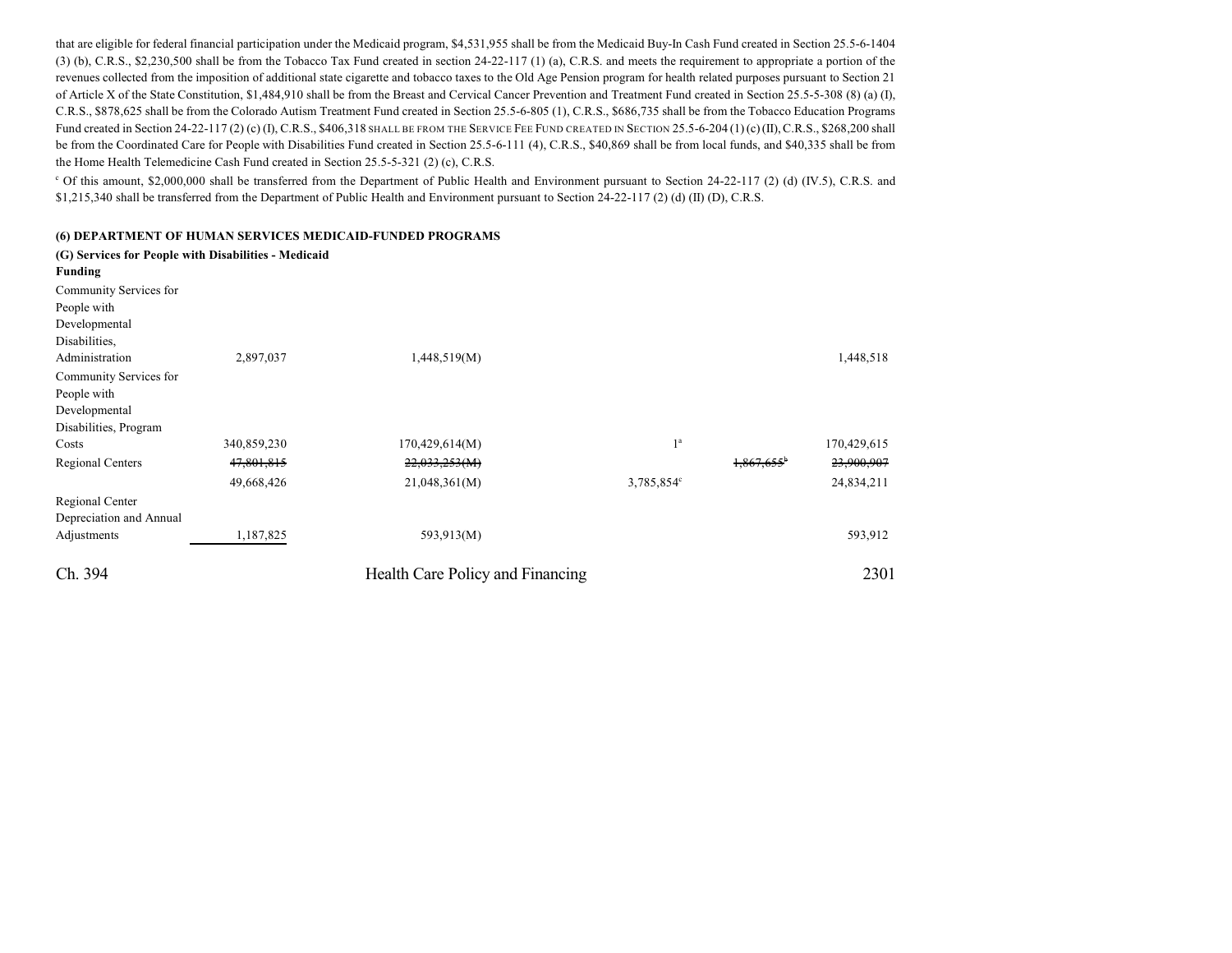| ۰ | i |
|---|---|

|                                                |                                     |                                                      | APPROPRIATION FROM                |                                             |                                      |
|------------------------------------------------|-------------------------------------|------------------------------------------------------|-----------------------------------|---------------------------------------------|--------------------------------------|
| ITEM &<br><b>TOTAL</b><br><b>SUBTOTAL</b><br>S | <b>GENERAL</b><br><b>FUND</b><br>\$ | <b>GENERAL</b><br><b>FUND</b><br><b>EXEMPT</b><br>\$ | <b>CASH</b><br><b>FUNDS</b><br>\$ | <b>REAPPROPRIATED</b><br><b>FUNDS</b><br>J. | <b>FEDERAL</b><br><b>FUNDS</b><br>۰D |
| 392, 745, 907<br>394,612,518                   |                                     |                                                      |                                   |                                             |                                      |

APPROPRIATION FROM

<sup>a</sup> This amount shall be from the Health Care Expansion Fund created in Section 24-22-117 (2) (a) (I), C.R.S.

<sup>b</sup> This amount shall be from the Service Fee Fund created in Section 25.5-6-204 (1) (c) (II), C.R.S., and shall be from the Provider Fee line item for Regional Centers for People with Developmental Disabilities in the Department of Human Services.

 $\degree$  This amount shall be from the Service Fee Fund created in Section 25.5-6-204 (1) (c) (II), C.R.S.

446,645,266 448,511,877

**TOTALS PART V (HEALTH CARE POLICY AND FINANCING**) **\$5,593,939,567 \$1,548,569,664** \$312,644,224<sup>a</sup> \$935,413,941<sup>b</sup> \$7,172,593 \$2,790,139,145<sup>e</sup>

 $$5,596,264,084$   $$1,547,407,408$   $$939,606,113$   $$5,304,938$   $$2,791,301,401$ <sup>c</sup> <sup>a</sup> Of this amount, \$312,202,624 shall be from the General Fund Exempt Account created in Section 24-77-103.6 (2), C.R.S., and \$441,600 shall be General Fund Exempt

pursuant to Section 24-22-117 (1) (c) (I) (B), C.R.S. Further, said \$441,600 is also not subject to the statutory limitation on General Fund appropriations imposed by Section 24-75-201.1, C.R.S.

 $b$  Of this amount \$10,000,000 contains an (I) notation.

 $c$  Of this amount \$238,947,056 contains an (I) notation.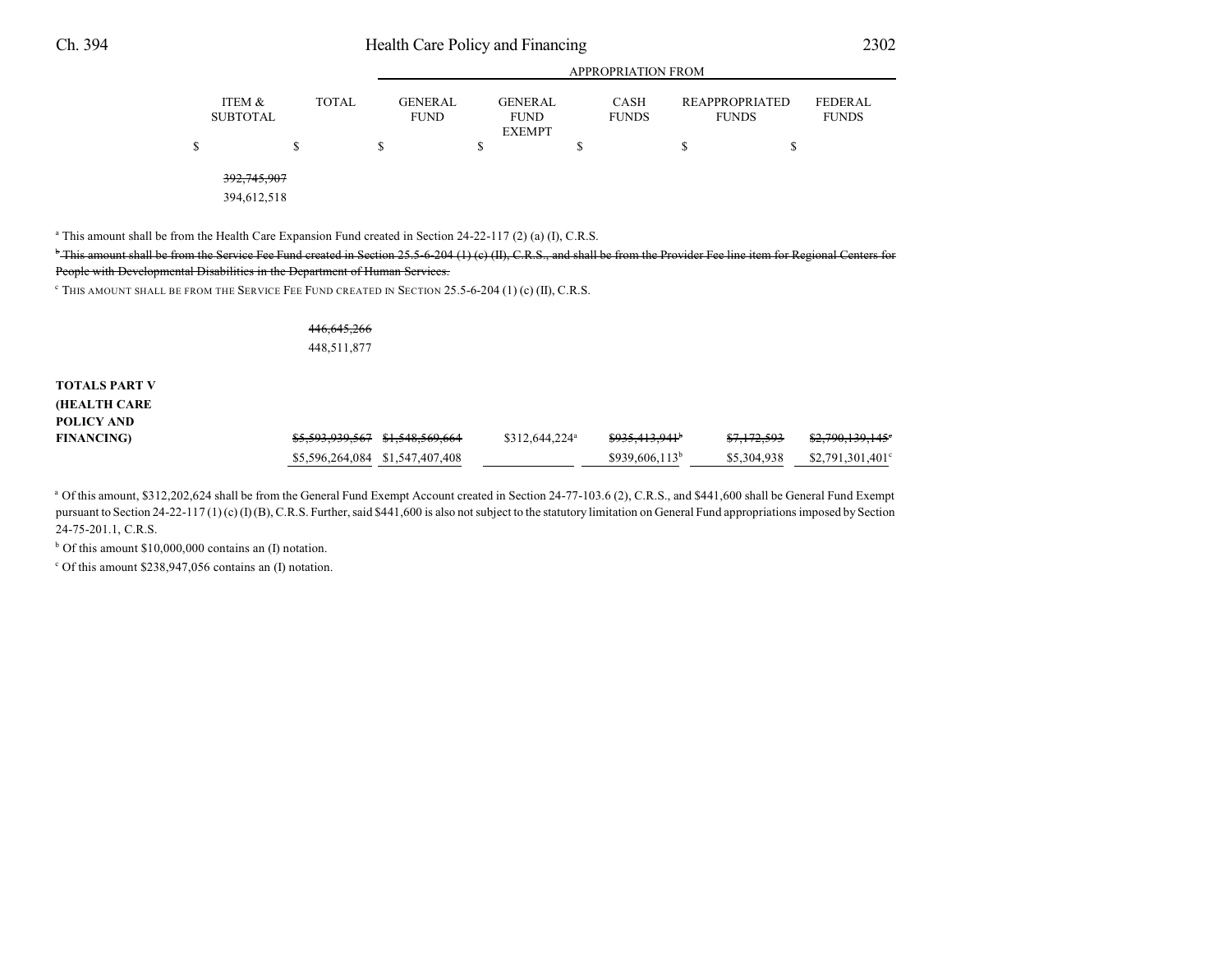SECTION 12. Appropriation to the department of human services for the fiscal year beginning July 1, 2012. In Session Laws of Colorado 2012, section 2 of chapter 305, (HB 12-1335), **amend** Part VII (9) (B) (1) and the affected totals as amended by section 1 of Senate Bill 13-091 as follows:

## Section 2. **Appropriation.**

## **PART VII DEPARTMENT OF HUMAN SERVICES**

#### **(9) SERVICES FOR PEOPLE WITH DISABILITIES**

| (B) Regional Centers for People with Developmental Disabilities |               |  |                          |  |
|-----------------------------------------------------------------|---------------|--|--------------------------|--|
| (1) Medicaid-funded                                             |               |  |                          |  |
| Services                                                        |               |  |                          |  |
| Personal Services                                               | 45,176,199    |  |                          |  |
|                                                                 | $(887.1$ FTE) |  |                          |  |
| <b>Operating Expenses</b>                                       | 2,565,228     |  |                          |  |
| Capital Outlay - Patient                                        |               |  |                          |  |
| Needs                                                           | 72,126        |  |                          |  |
| Leased Space                                                    | 42,820        |  |                          |  |
| Resident Incentive                                              |               |  |                          |  |
| Allowance                                                       | 138,176       |  |                          |  |
| Provider Fee                                                    | 1,867,655     |  |                          |  |
|                                                                 | 3,734,266     |  |                          |  |
|                                                                 | 49,862,204    |  | $2,060,389$ <sup>a</sup> |  |
|                                                                 | 51,728,815    |  |                          |  |

<sup>a</sup> This amount shall be from client cash revenues.

Ch. 394 Health Care Policy and Financing 2303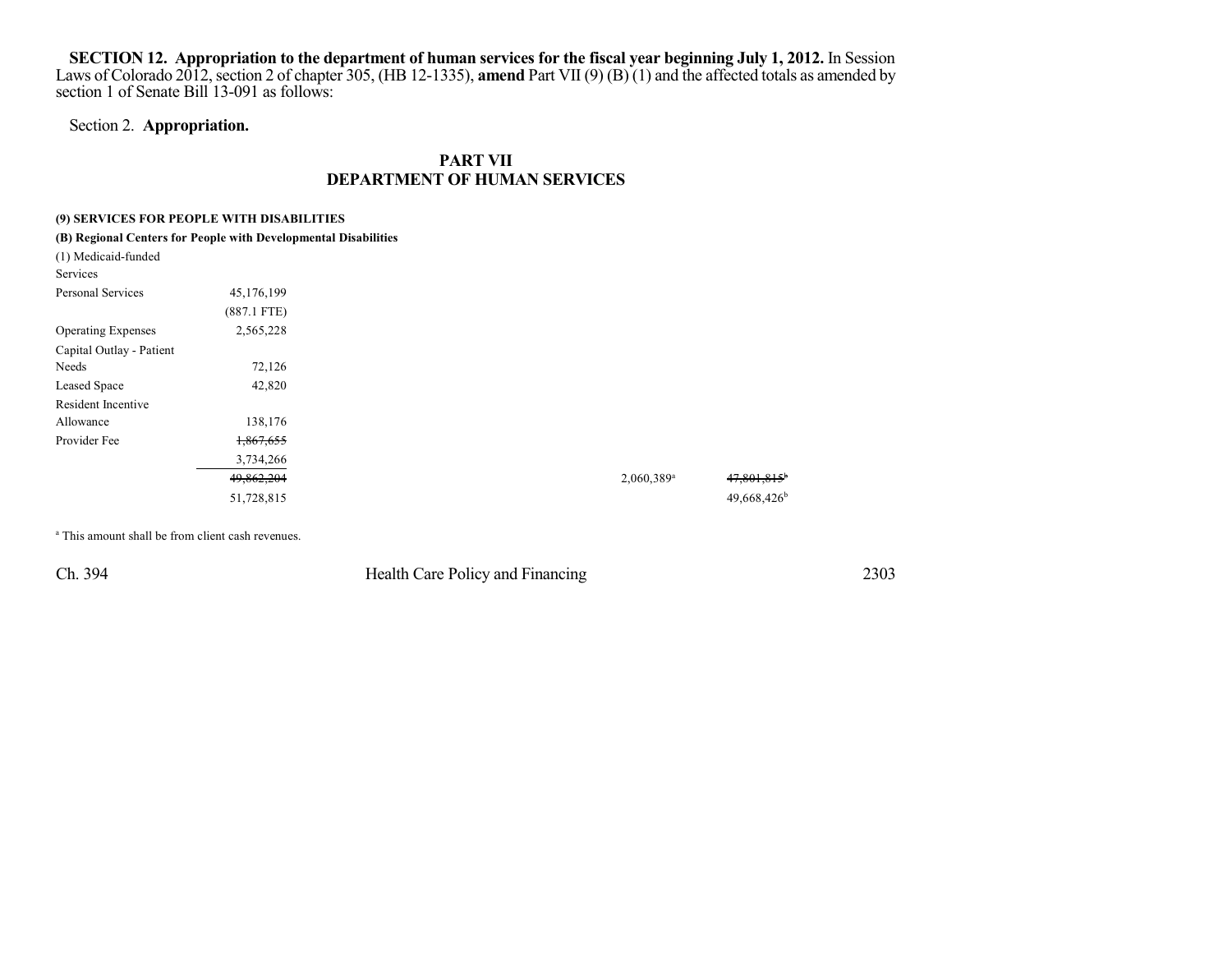# Ch. 394 Health Care Policy and Financing 2304

|                           |       | <b>APPROPRIATION FROM</b>     |                                                |                             |                                |                                |  |
|---------------------------|-------|-------------------------------|------------------------------------------------|-----------------------------|--------------------------------|--------------------------------|--|
| ITEM &<br><b>SUBTOTAL</b> | TOTAL | <b>GENERAL</b><br><b>FUND</b> | <b>GENERAL</b><br><b>FUND</b><br><b>EXEMPT</b> | <b>CASH</b><br><b>FUNDS</b> | REAPPROPRIATED<br><b>FUNDS</b> | <b>FEDERAL</b><br><b>FUNDS</b> |  |
|                           |       |                               |                                                | S                           |                                |                                |  |

<sup>b</sup> This amount shall be from Medicaid funds transferred from the Regional Centers line item in the Department of Health Care Policy and Financing.

563,820,452 565,687,063

### **TOTALS PART VII**

| (HUMAN SERVICES) | $$2,048,138,655$ $$637,639,051$ | \$332,140,617 <sup>a</sup> | <del>\$464,992,844</del>   | \$613,366,143 |
|------------------|---------------------------------|----------------------------|----------------------------|---------------|
|                  | \$2,050,005,266                 |                            | \$466,859,455 <sup>b</sup> |               |

<sup>a</sup> Of this amount, \$117,556,986 contains an (L) notation and  $\frac{$217,894,509}{$218,803,941}$  contains an (I) notation.

 $b$  Of this amount, \$1,330,200 contains an (I) notation.

C Of this amount,  $\frac{$273,375,213}{271,850,058}$  contains an (I) notation.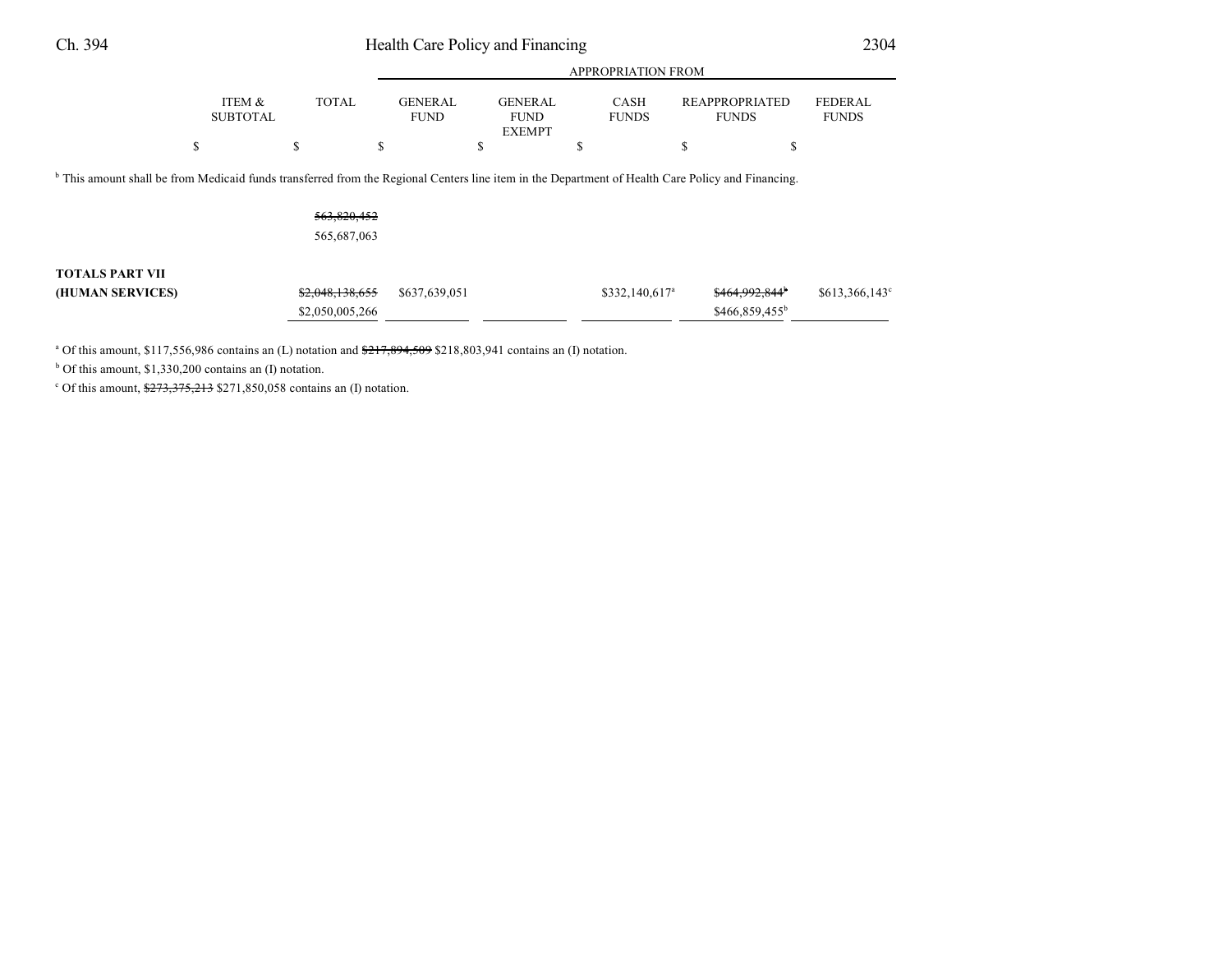**SECTION 13. Appropriation - adjustments to 2013 long bill.** (1) For the implementation ofthis act, appropriations made in the annual general appropriation act to the department of health care policy and financing for the fiscal year beginning July 1, 2013, are adjusted as follows:

(a) The appropriation for the executive director's office, personal services, is increased by \$58,098 and 0.9 FTE. Of said sum, \$29,049 is from the service fee fund created in section 25.5-6-204 (1) (c) (II), Colorado Revised Statutes, and \$29,049 is from federal funds.

(b) The appropriation for the executive director's office, operating expenses, is increased by \$870. Of said sum, \$435 is from the service fee fund created in section 25.5-6-204 (1) (c) (II), Colorado Revised Statutes, and \$435 is from federal funds.

(c) The general fund appropriation for medical services premiums is decreased by \$85,984.

(d) The appropriation for medical services premiums is increased by \$314,937. Of said sum,  $$200,460$  is from the service fee fund created in section  $25.5-6-204(1)$ (c) (II), Colorado Revised Statutes, and \$114,477 is from federal funds.

(e) The general fund appropriation for the regional center provider fee is decreased by \$932,575.

(f) The appropriation for the regional center provider fee is increased by  $$2,799,708$ . Of said sum, \$1,866,142 is from the service fee fund created in section 25.5-6-204 (1) (c) (II), Colorado Revised Statutes, and \$933,566 is from federal funds.

(2) In addition to any other appropriation, there is hereby appropriated to the department of human services, regional centers for people with developmental disabilities, for the fiscal year beginning July 1, 2013, the sum of \$1,867,133, orso much thereof as may be necessary, for the intermediate care facility for individuals with intellectual disabilities provider fee related to the implementation of this act. Said sum is from reappropriated funds received from the department of health care policy and financing out of the appropriation made in paragraph (f) of subsection  $(1)$  of this section.

**SECTION 14. Effective date.** (1) Except as otherwise provided in this section, this act takes effect upon passage.

(2) Sections 9 and 10 of this act take effect only if Senate Bill 13-091 does not become law.

(3) Sections 11 and 12 take effect only if Senate Bill 13-091 becomes law and take effect either upon the effective date of this act or Senate Bill 13-091, whichever is later.